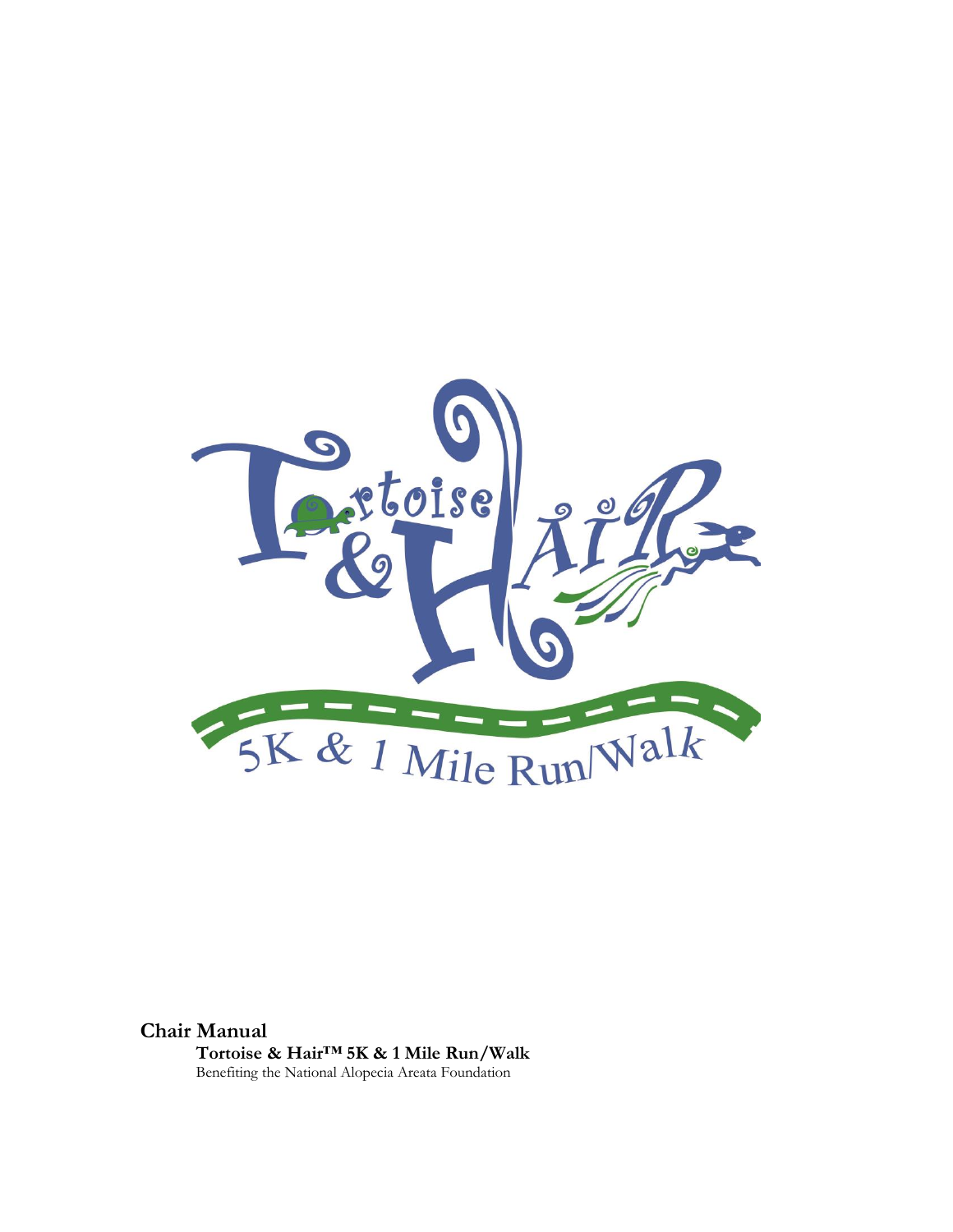

*National Alopecia Areata Foundation* 65 Mitchell Boulevard, Suite 200-B San Rafael, CA 94903 415-472-3780 Fax 415.472.5343 \* Web site [www.naaf.org](http://www.naaf.org/) \* Email info@naaf.org

Dear Potential Tortoise & Hair<sup>™</sup> Chair,

Our daughter, Abby, was six years old when she lost all of her hair to alopecia areata. We were devastated and numb with shock. We experienced emotions that are all too familiar to most of you who will read this. We struggled to maintain a "normal" life for our daughter while dealing with something for which we had no training and no answers. We decided early on that we wouldn't make our struggle a secret. We spoke to Abby's classmates and eventually to her whole school. We told everyone who asked (and some who didn't) what we were dealing with. We attended our first NAAF conference in Norfolk, Virginia and slowly but surely started to get better. Abby was coping beautifully and we decided that if she could handle this then surely we could do the same. As parents, though, we felt powerless. We could not grow hair on our child's head and we could not discover new drugs that would provide effective treatment. We could however raise money that would fund research that hopefully one day would do both of those things. We held a golf tournament called "Links for Locks" and experienced great success both monetarily and emotionally. It was pure therapy. For four consecutive years Links for Locks provided funds for NAAF and awareness in our community of Baton Rouge, Louisiana. Though we had planned the tournament for the fifth year, Hurricane Katrina hit our area and made that impossible. In the meantime Abby, now in middle school, had started to run cross country and was enjoying success at her sport. We asked if she'd rather host a run than a golf tournament and she enthusiastically said, "YES!" That's how the "Tortoise and Hair" became a reality. With tremendous help from our friends, our church, our community, our local running club, and our sponsors, we were able to experience what I believe our whole family would say was an incredible blessing. We raised money, we raised awareness, and we created memories that are precious but more importantly Abby was able to help herself by doing something she loves.

When we started all of this, we just needed to feel like we were doing something positive that would help our daughter and others like her. We never imagined that we would be the ones who would benefit the most. If you have any inclination at all to try your hand at a fundraiser, my advice to you would be ..."Find something you love to do, and do it for NAAF." If you want to host a Tortoise & Hair ™ Run, we're ready and willing to help you, but if not – be creative and dream big. You'll be amazed at what can happen!

Sincerely,

#### Wendy and Brian Ter Haar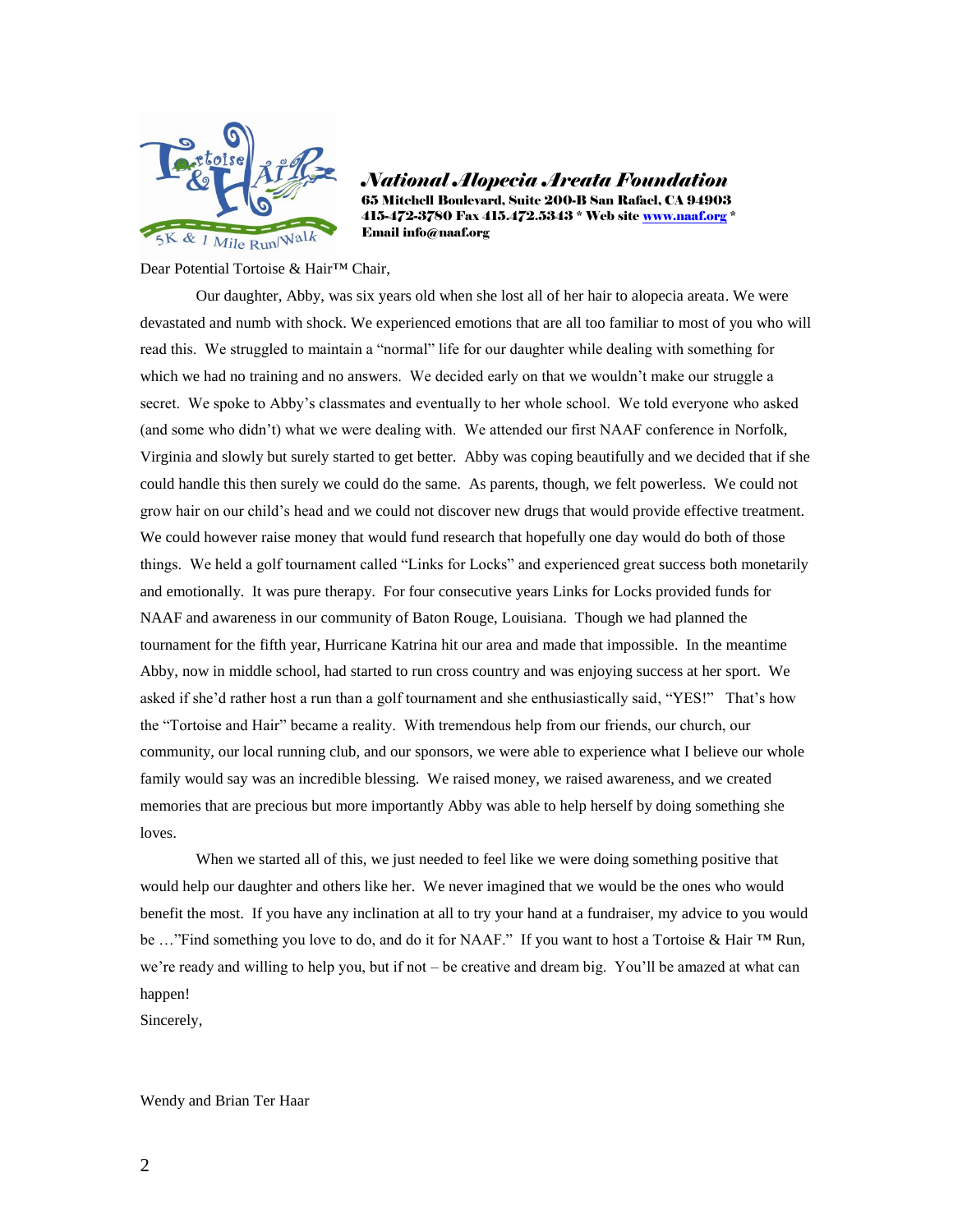# **Event At a Glance**

# **Monthly Breakdown**

## **Six months before the event**

• Meet with local Running Club

# **Four months before the event**

- Choose Steering Team consisting of Volunteer Chair, Food & Beverage Chair, Fundraising Chair, Race Director and Prize Chairman
- Establish Core Committees, including logistics committee, program committee, fundraising committee and promotions committee
- Select the date, location and course for the run/walk
- Contact local government authorities for any applicable rules and regulations and permits
- Conduct the first full event committee meeting
- Develop the publicity plan
- Put together a list of potential corporate sponsors and in-kind donors
- Determine registration fees and develop written registration and other materials

# **Three months before the event**

- Solicit corporate and in-kind donors\*
- Begin to recruit event speakers and VIPs
- Contact NAAF and let them know your plans: date of event, approximate number of participants, and request brochures, letterhead, etc.
- Begin publicizing the campaign/ contact local media (including writing a news release about your event)\*
- Reserve equipment, ie, port-a-potties, podium/stages, lighting (if applicable) time clocks (for the course), tables, chairs, generators, extension cords, PA system
- Determine award/trophy qualifications

# **Two months before the event:**

- Begin registration\*
- Establish volunteer assignments for the day of event\*
- Confirm event speakers and VIPs
- Make sure database is correct & current
- Solicit run/walk merchandise, including trophies/awards and t-shirts\*

## **One month before the event:**

- Continue conducting committee meetings
- Reconfirm all event speakers and VIPs
- Finalize all arrangements and conduct a site walk-through
- Continue communication with volunteers<sup>\*</sup>
- Confirm delivery or pick up of all donations, including t-shirts, trophies and/or awards, food, etc.
- Finalize the Tortoise & Hair ™day-of program for the event\*
- Make sure all permits are complete and police and public authorities are informed

# **Day of Event:**

• See attached

# **Following the event:**

- Hold a post-event committee meeting to evaluate successes.
- Complete and return all spreadsheets, expense reports, contributions to NAAF within 30 days of the event.\*
- Send a thank you not and/or a picture to each sponsor after the run/walk.\*
- *\* Samples of these documents are included in manual.*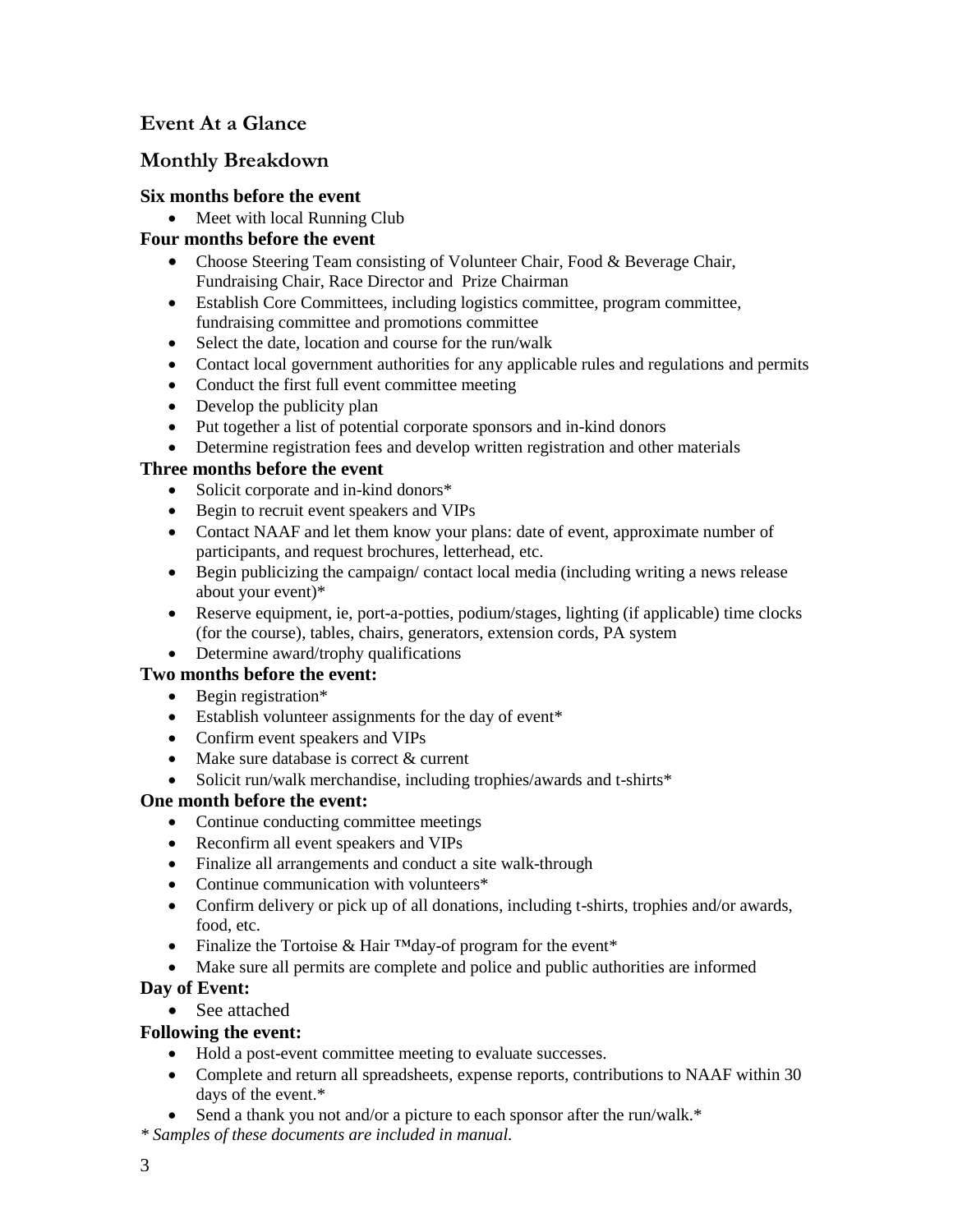# **Getting Started Key Steps in Detail**

### **Contact NAAF for a Special Event Application:** Return the application to NAAF at least 30 days prior to your event.

## **Look for a Runners Club in your area:**

- Check with the President of the club about sanctioning your event. Schedule an appointment to meet with the running club staff. This should be done at least six months in advance. Most clubs offer event set-up, and you will be responsible for raising money, promoting the event and having volunteers to work the event.
- Most clubs have a fee.
- Be prepared to promote your event. Show past fundraising events or races that have been done for NAAF. Clubs get a lot of charities asking for help so be prepared.
- Have NAAF material with you. Tell them about alopecia areata and NAAF. Let them know that NAAF is an established 501 (c)3 non-profit organization. Sometimes clubs stay away from new organizations in fear they are not organized.

## **Select a date & time:**

- The date & time of the run/walk is flexible. Remember, September is Alopecia Areata Awareness Month if you choose September.
- Time: Most are held early in the morning, but the event is not limited to the a.m. hours. You may opt for something different such as holding a sunset run/walk. Suggested times are as follows:

| 7-9:00a.m. | Registration                                         |
|------------|------------------------------------------------------|
| 8:45a.m.   | <b>Opening Ceremonies</b>                            |
| 9:00a.m.   | Run/walk/Run Begins                                  |
| 10:45a.m.  | Post-event gathering with refreshments and/or awards |

- Once you have a date, start to get volunteers to help with the event.
- Set a rain date, preferably the next day.
- Check with the local permit office to assure you aren't scheduling the same day as other major events in your area.

## **Select a route and meeting place:**

- The runner's club may be able to help you with this.
- Try to get a community organization to sponsor your race by offering their property (i.e, starting & ending at a local church, city courtyard, mall parking lot).
- A loop route is highly recommended.
- The following are some different options to consider for the length:
	- **1 mile run/walk or sprint**-This route will allow children, the elderly, and people with disabilities to participate. Consider using this length for a stroller push **5 kilometer (5k) run/walk** -Approximately 3.1 miles or 12.5 times around a high school track. Allot approximately 1.75 hours for participants to complete this course **10 kilometer (10K) run/walk** -Approximately 6.2 miles. Allot approximately 3 hours for participants to complete this course

### **Permit:**

 Check with the site to determine if a permit is required; if it is, follow all the instructions and requirements. Do this early! Get a list of the rules for using the site and follow them.

#### **Insurance:**

 Some run/walk sites will require proof of insurance. Please contact the NAAF office, [info@naaf.org,](mailto:info@naaf.org) for more information on this.

#### **Set a volunteer meeting schedule**

- Get volunteers to meet and go over the process of volunteering for a run/walk.
- Have handouts ready for them to take home. Set future meeting dates.
- Make these meetings simple and short. Most people want to help but they are short on time.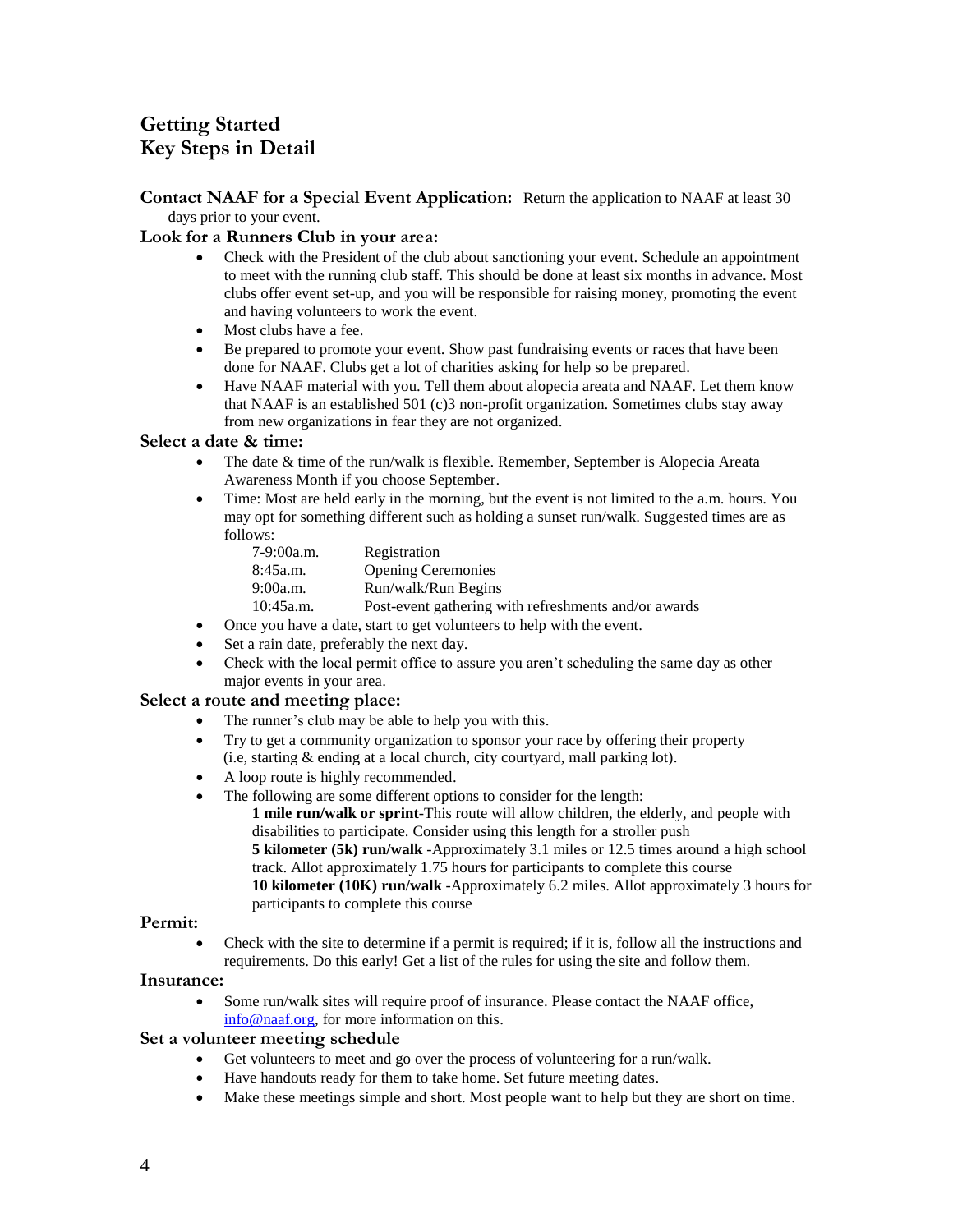- Don't let the time get away from you. Business can be finished in an hour or so. Don't set too many meetings. Once a month is good until you get closer to the event. Have your last meeting the week before the run.
- Set job duties for volunteers (The more detailed you are, the smoother the event). Ask the runners club for guidance. They generally know how many people are needed to fill each area. For example, for a 300 registration race, have 6 volunteers at pre-registration tables and 6 volunteers at day-of registration tables.
- *See volunteer responsibilities & volunteer meeting details.*

## **Sponsorship:**

- Sponsorship is vital to the success of your event. The sponsorship team should try to have everything donated or underwritten. **Remember, 100% of the proceeds are going to NAAF!**
- Anyone or any company can sponsor items for your event. Sponsorship can cover everything from refreshments, to balloons, sites fees, publicity and prizes.
- Decide how to recognize sponsors and what they get for their money (*see Levels of Sponsorship).*
- Set deadlines so you can get logos and information on the printed materials. As you get more sponsors, update the material. (*Note: You may want to print programs in batches so that you can continue to add sponsors in program).*
- As the event gets closer, start planning for food donations and drinks and door prizes. Make sure you recognize businesses that are giving in kind donations and the value. Keep a spreadsheet or some other way of tracking donations.

## **Design:**

- We recommend using the Tortoise & Hair ™name and logo for your run/walk.
- Once you have a theme or design, develop a race flyer, posters, registration forms, etc (*see race flyer and registration form).*Try to get these donated\*
- Have NAAF edit all of your work! Send all proofs to Laura at NAAF [\(laura@naaf.org\)](mailto:lisa@naaf.org) for approval. Most runner clubs will want to approve all materials as well.

## **Participant Recruitment:**

- Media, newspapers, radio, TV, Runners Club newsletters. Most media will run an advertisement for sponsorship.
- Partner with local colleges and universities.
- Ask friends, neighbors, family, co-workers to run/walk!
- Contact local community groups such as the Girl Scouts, sororities, schools, churches, etc.
- NAAF Website, Support Group Involvement, if applicable.
- Talk about it! Word of mouth.
- Word to the Wise: there are a number of services out there to help with race registrations and t-shirt sign ups. Just do a web search or check out SignMeUp.com.

## **Fundraising:**

- Proceeds from the run/walk will directly serve NAAF's mission. To raise additional proceeds, participants should consider soliciting individuals and/or businesses to pledge their run/walk by making a donation. Suggested techniques to raise pledges are as follows:
	- **\*** Ask NAAF to set up a personal donation/pledge web page for you.
	- \* Ask everyone you know (family, friends, neighbors, co-workers, etc.) to
	- contribute a specific dollar amount to your run/walk.
	- \* Have pledges check with their employers about matching gift programs-many companies match philanthropic dollars.
	- \* Solicit pledges in honor of an individual with alopecia areata.
	- \* Write a personal letter to potential pledgees that explains why it's important for you to participate in the run/walk.
	- \* Send a thank you not and/or picture to each pledgee after the run/walk.
	- \**Use the attached pledge form as an example.*
- Send a flyer to the community using the local runners club data base.
- Also, don't forget to remind sponsors that 100% of their donation benefits
	- NAAF, contributions are 100% tax-deductible, and checks should be made payable to the National Alopecia Areata Foundation (NAAF)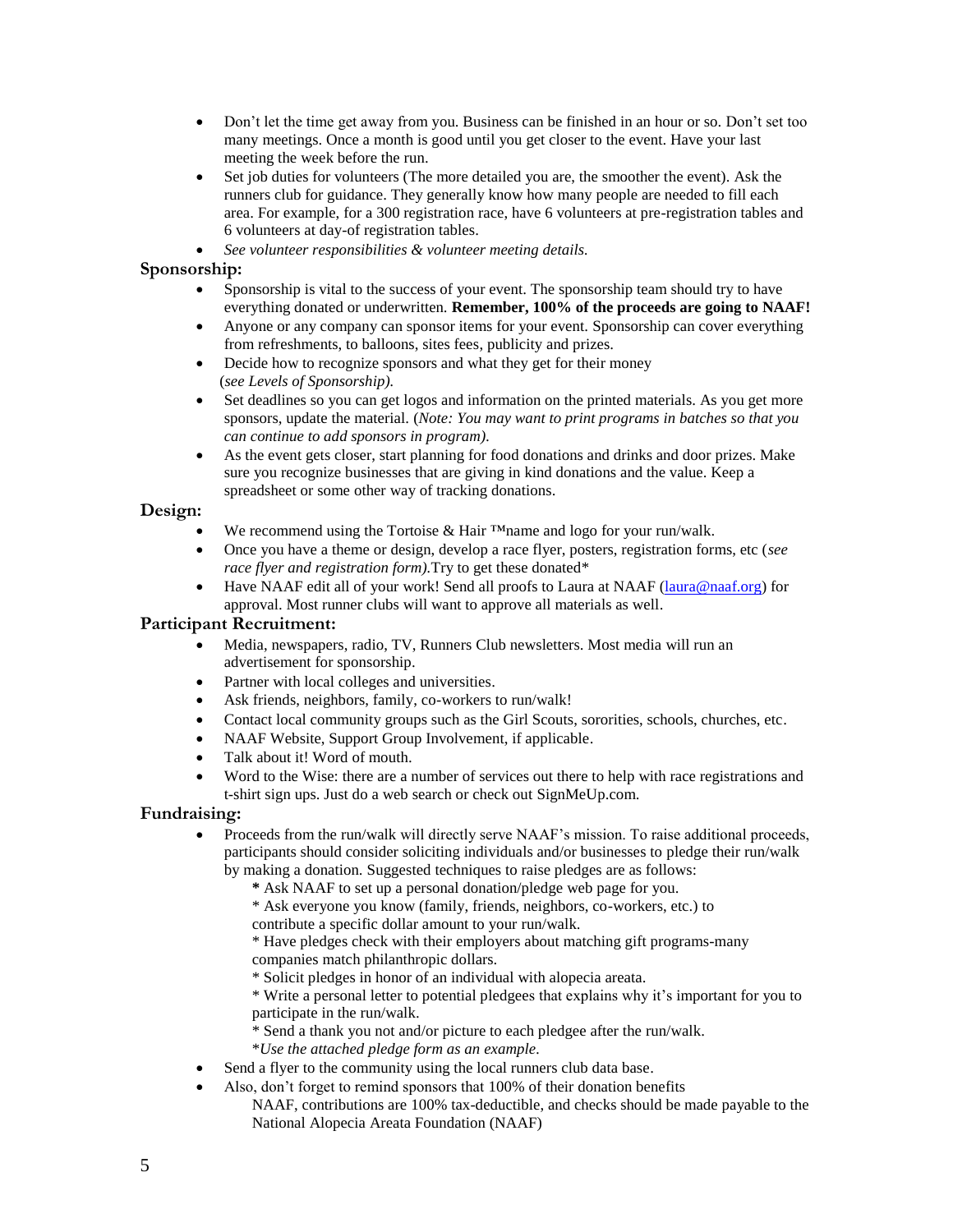## **Event Merchandise:**

- Order all t-shirts and trophies and/or awards at least 3 weeks prior to the run.
- Make sure you have a reputable t-shirt business. Check and double check that the sponsors' logos are on the shirt and the level of sponsorship is correct.\*
- Have one of your volunteers help proof check everything. This will cut down on costly mistakes and oversights.
- Specify on the registration form that t-shirts are promised only to pre-registered runners. Close pre-registration one week before the event.

### **Event Prep (week of event)**

- Equipment: (including but not limited to) tables, chairs for aid stations  $\&$  finish line celebration. Boxes/tubs for transporting supplies. Canopies, PA system, extension cords, strong tape, scissors, race time clocks, port-a-potties.
- Have a lot of small printed maps of the course for runners to pick up.
- Supplies: (to be collected, purchased and assembled)

## **\* Aid Station Supplies:**

Energy Snacks & Hydration: (M&M's, red ropes, jelly beans,

Pretzels, etc. in open storage containers for runners to grab; Gator-

Ade, water, paper cups; napkins; trash bags, sharpies, hand sanitizer **\* First Aid Kit:**

Band-aids; rubbing alcohol; ace-bandage; Vaseline; antibiotic ointment; gel for cramping muscles; cell phone to call for help; paper; scissors; sharpies; push pins for sign making

#### **\* Registration Team Supplies:**

Day –of Registration & Pre-Registration Teams; team size depends on number of registered runners; large manila envelope on clipboard for any donations handed in; Garbage bags, masking tape, sharpies for collecting runners' personal items, job descriptions

#### **\* Safety Sweep Supplies:**

Team to run/walk each segment of course to assure everyone has completed that section and assist anyone who is injured. Must have a cell phone, map, telephone number of physician, garbage bags to collect debris

Give photographer a list of pictures to take.\*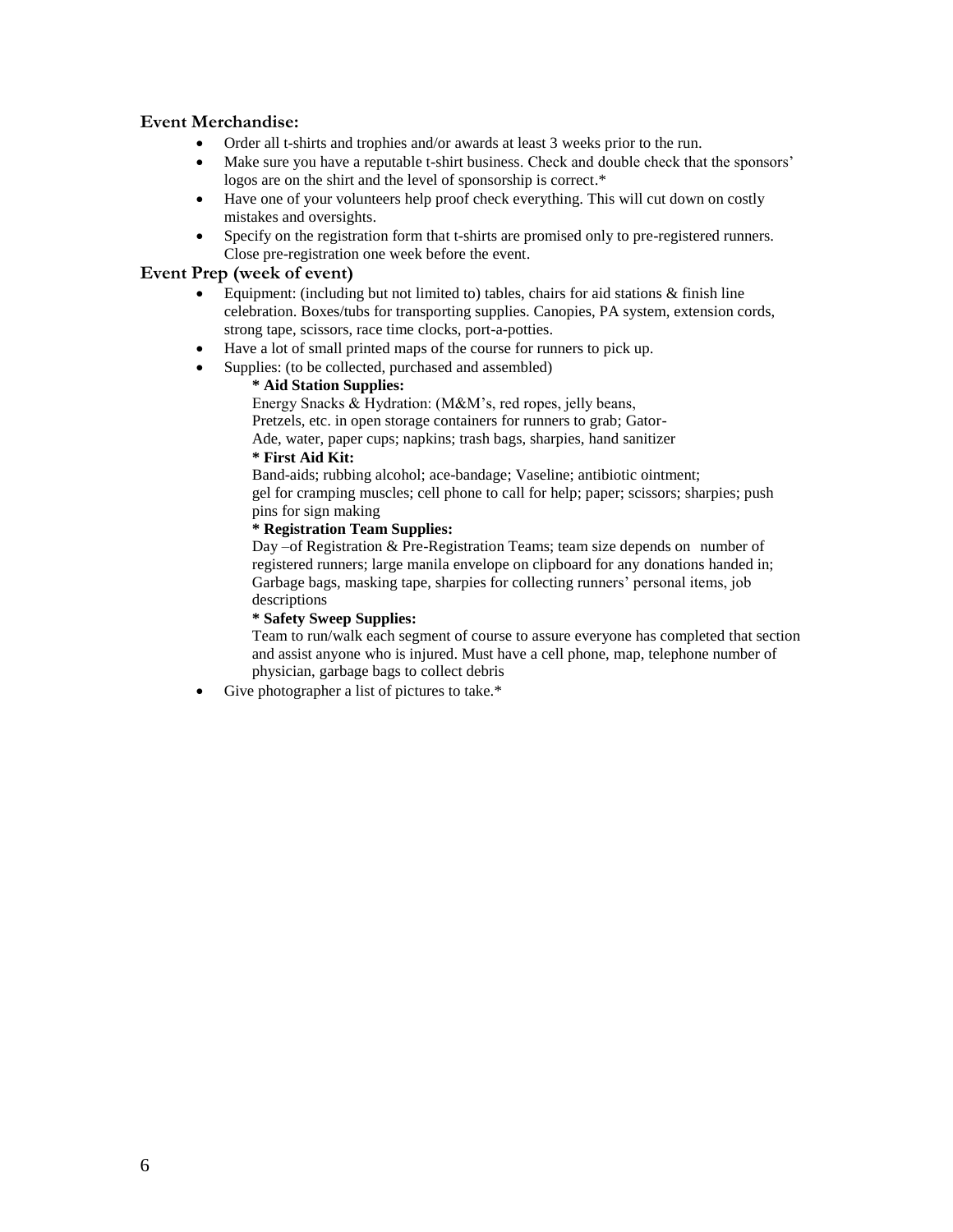# **Day of Event!**

# The Program

Begin your Tortoise & Hair™ event with a brief program highlighting NAAF. Consider inviting a VIP to speak

## **Welcome**

- From Tortoise & Hair ™chair, local spokesperson, etc
- Remind the participants that they choose to run/walk because of their support of NAAF and desire to find a cure for alopecia areata
- Educate about alopecia areata (refer to NAAF Quick Fact Sheet)

## **Pre-run/walk Activities**

- Five minute group stretch
- Sound a horn or cut a ribbon to signal the start
- Give the microphone to announcer
- Gather the alopecia areata participants and dedicate the run/walk to them

## **Post-run/walk Activities**

- Give awards/trophies for runners/run/walkers
- Have lunch (if meal was donated)
- Tear down & clean up

# The Tables

## **Refreshments/Setup**

- Snacks (bagels, muffins or fresh fruit) and drinks (bottled water, juice, or sports drinks) are typically provided before, during and after a run/walk/run.
- Solicit vendors, especially those along the route, to donate these items for publicity at the event (in-kind)

## **NAAF Information Table**

- Have a resource table near the registration table
- Display current NAAF brochures, newsletters, etc
- Have a sign up sheet for individuals who would like to receive more information
- Have donation information/donation box
- A dish of chocolate is a good way to get runners/run/walkers to the table!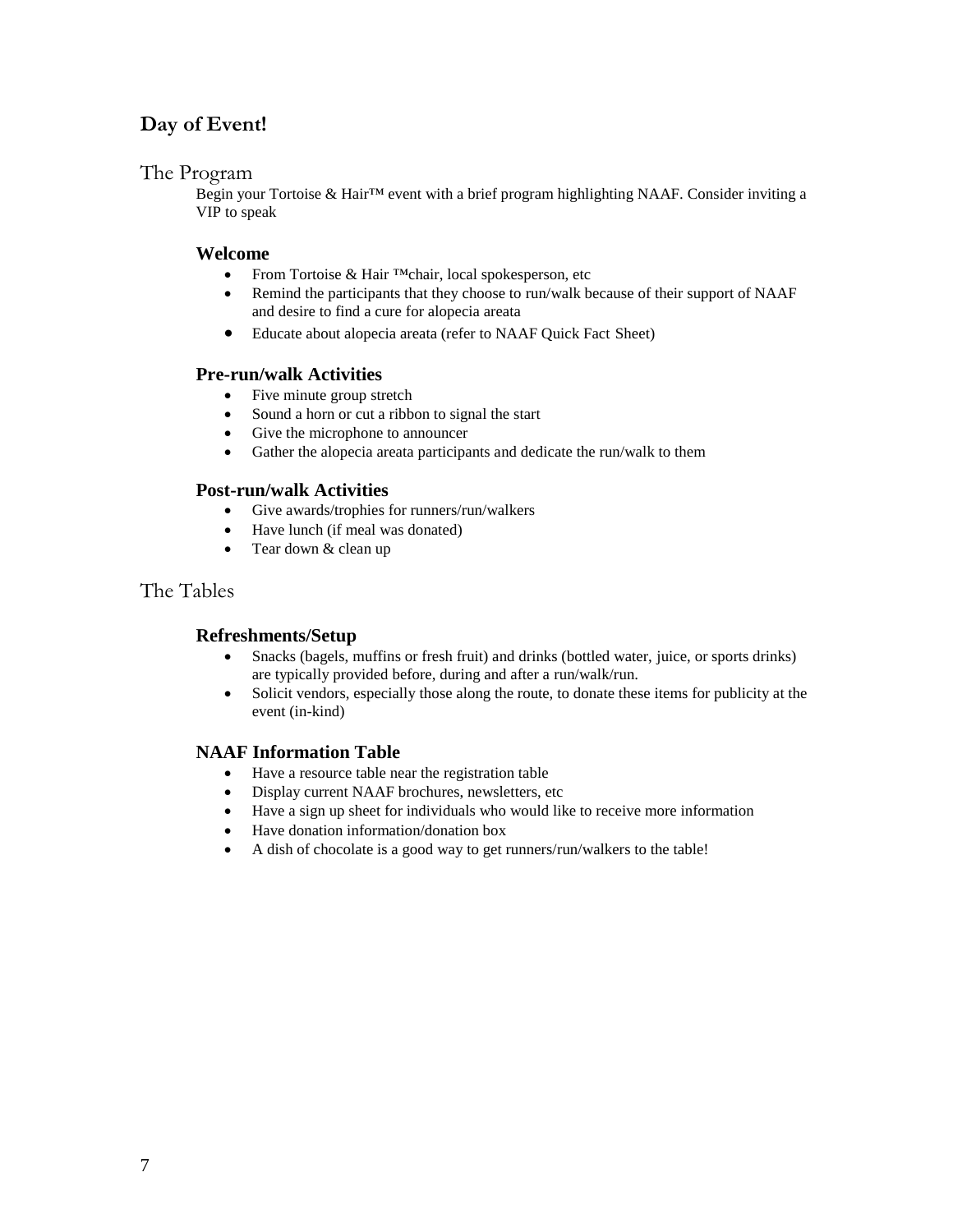# **Volunteer Responsibilities**

- Determine location and date
- Research permits and applications
- Compiling data; spreadsheet for sponsorship listing, money raised expenses and registration forms from runners or run/walkers
- Printed materials-set up race registration forms, posters, etc
- Prepare sponsorship letters and folders (Have this ready before the first meeting so you can send home with everyone)
- Promote sponsors
- Publicity-newspapers, race publications, websites, radio, television, news channels, local listing of happenings in your area
- $\bullet$  Solicit companies for food  $\&$  drinks; get gift certificates for door prizes
- Take posters, fliers and registrations to local businesses for event coverage
- Develop logo/design
- Hold monthly meetings
- Stuff goodie bags for runners
- Make run/walk/run day kits (first aid, etc)
- Get t-shirts ready  $&$  organized for the runners
- Set job duties for each volunteer for event day; water tables, food tables, door prizes, NAAF table, pre-registration and day of registration, road volunteers (your runners club should be able to provide a list of what you will need also)
- Consider getting a DJ (It makes things more organized and livelier. Face painting and massages add a nice touch, too
- Have someone to introduce the event. Make sure you have that persons name on all of your printing
- Have someone in charge of posting Sponsor Signs along course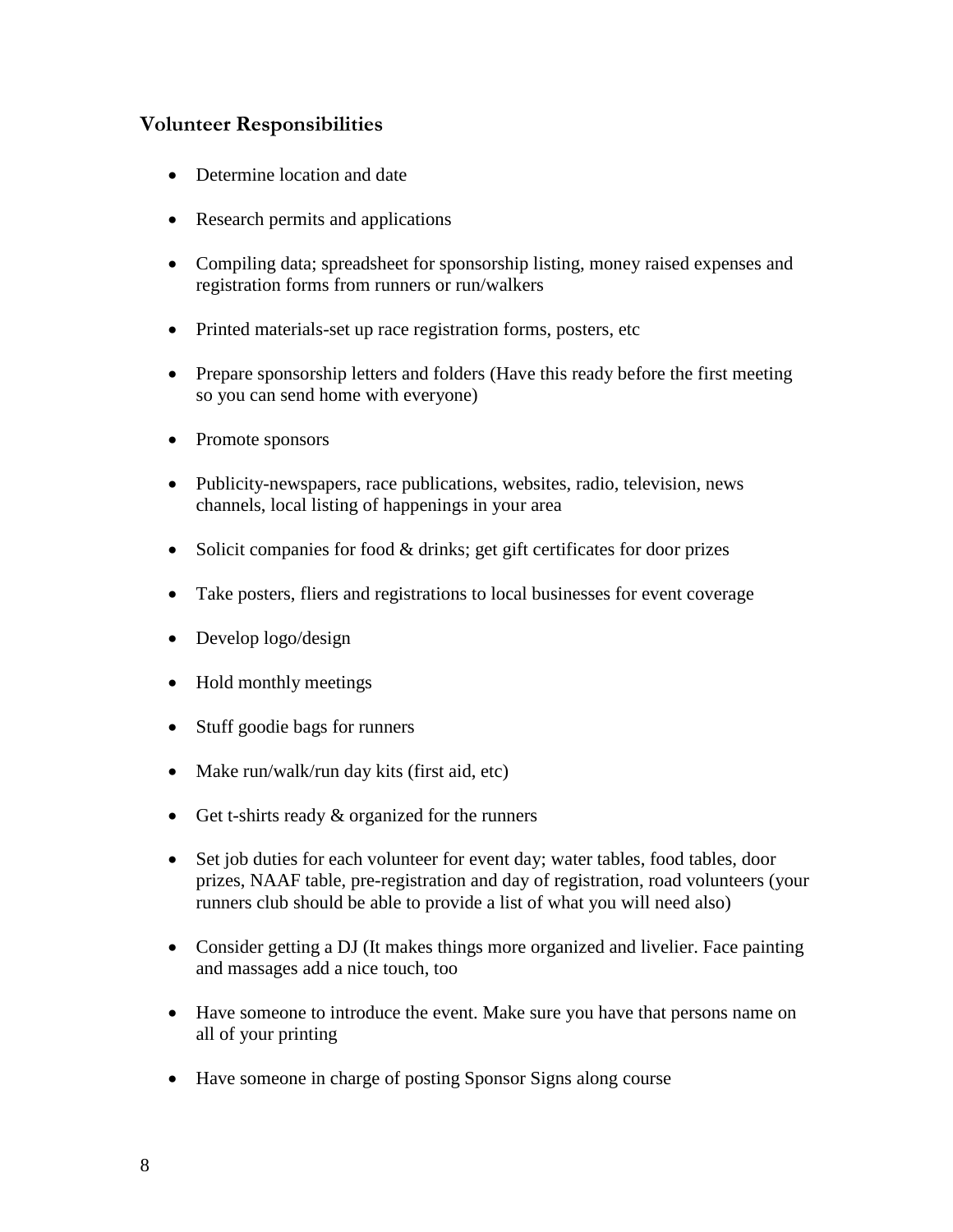Samples *Forms, Flyers & Registrations*

- Tortoise & Hair™ Race Flyer
- Tortoise & Hair™ Levels of Sponsorship Flyer
- Tortoise & Hair™ Sponsor Form
- Tortoise & Hair ™ Registration Form
- Tortoise & Hair™ Registration Form
- Tortoise & Hair™ Pledge Form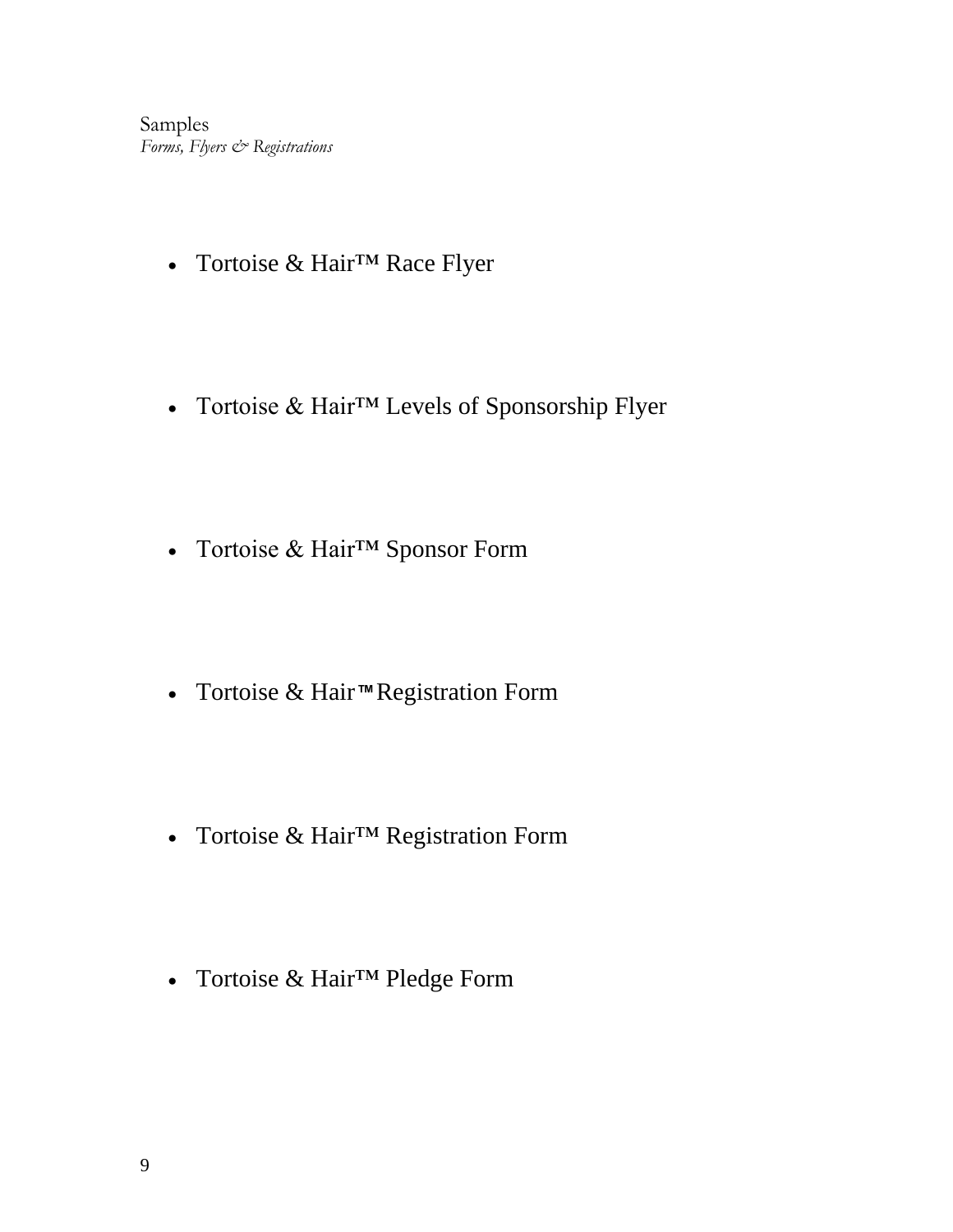

*National Alopecia Areata Foundation* 65 Mitchell Boulevard, Suite 200-B San Rafael, CA 94903 415-472-3780 Fax 415.472.5343 \* Web site <u>www.naaf.org</u> \* Email info@naaf.org

# **Tortoise & Hair™**

**5K Run/1 Mile Walk Race Flyer**

Sanctioned by the Manasota Track Club Saturday April 1, 2015

| <b>Contacts:</b>  | Patti Wood, XXX-757-5582 or email<br>Pwood003@XX.rr.com<br>& Susan Beausang XXX-362-7833 or email<br>Susan@xx.com                                                |
|-------------------|------------------------------------------------------------------------------------------------------------------------------------------------------------------|
| What:             | Tortoise & Hair <sup>™</sup><br>5K Run/1 Mile Walk<br>Saturday, April $1st$ , 2015<br>8:00 A.M. Race Time<br>6:45 A.M. Race day registration/Pre-race<br>pick up |
| <b>Where:</b>     | Siesta Public Beach, Siesta Key, Florida                                                                                                                         |
| Why:              | To raise funds and awareness for a poorly<br>understood autoimmune disease called<br>alopecia areata, which is a disease that<br>causes hair loss.               |
| <b>RAIN DATE:</b> | Sunday, April 2 <sup>nd</sup> , 2015                                                                                                                             |

National Alopecia Areata Foundation is a 501 c (3) organization. Your donation is tax deductible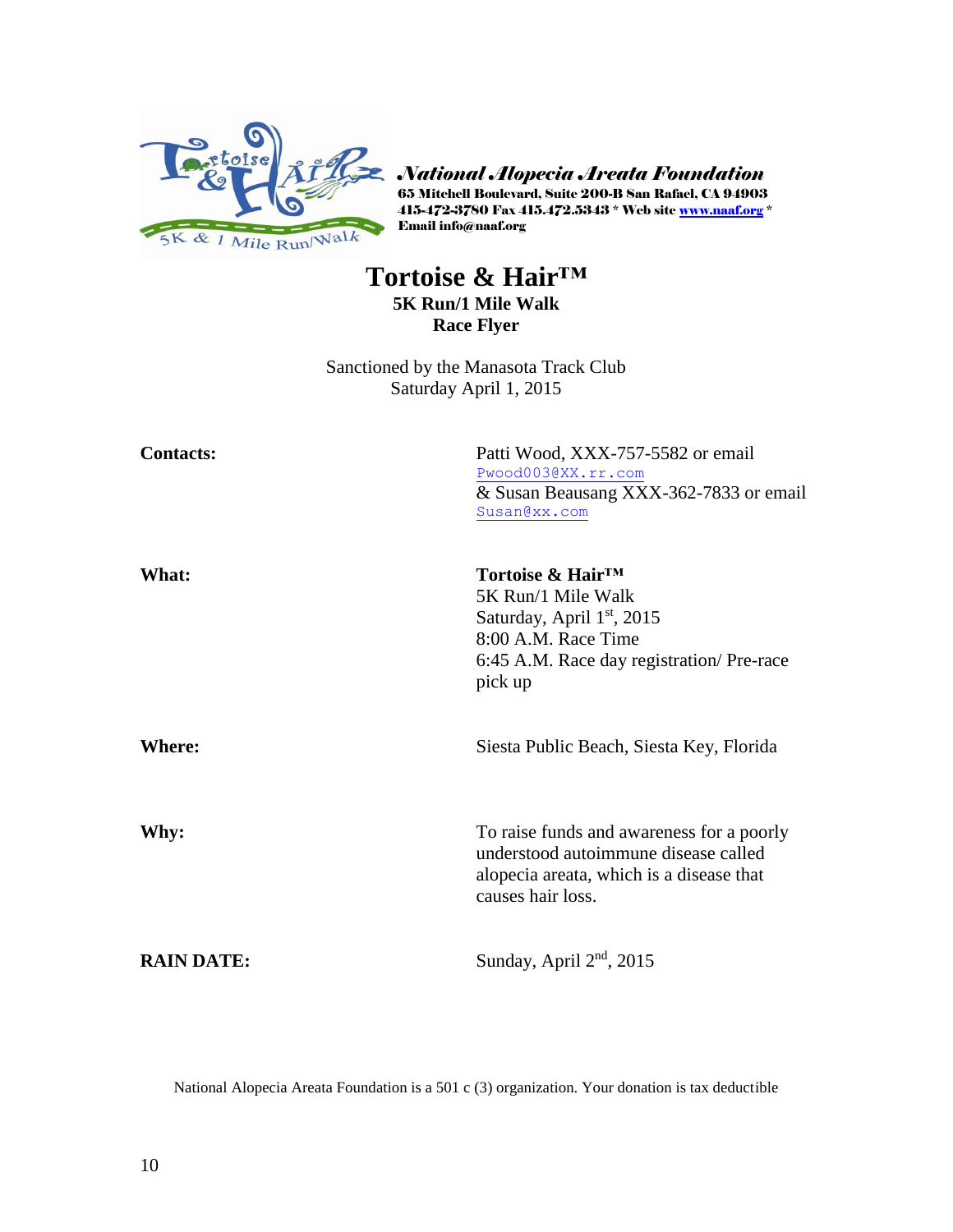

*National Alopecia Areata Foundation*

65 Mitchell Boulevard, Suite 200-B San Rafael, CA 94903 415-472-3780 Fax 415.472.5343 \* Web site [www.naaf.org](http://www.naaf.org/) \* Email info@naaf.org

# **Levels of Sponsorship**

# Platinum

# **\$1000**

#### **Free entry for 6 runners**

Company banner at check-in, large sponsor name on t-shirt, Sponsor acknowledgement in Media Exposure, Recognition on sign at event, Opportunity to provide advertising materials or samples in the packets for runners

> Gold **\$500**

## **Free entry for 4 runners**

Company banner at check-in, medium sponsor name on t-shirt, acknowledgement in Media Exposure, Recognition on sign at event, opportunity to provide advertising materials or samples in the packets for the runners

# Silver

# **\$250**

#### **Free entry for 2 runners**

Recognition on sign at event, small sponsor name on t-shirts, Opportunity to provide advertising materials or samples in the Packets for the runners

# Bronze

# **\$100**

Recognition on sign at event, opportunity to provide advertising materials or samples in the packets for the runners

Sanctioned by Manasota Runners Club

**For more information please call Patti Wood xxx-747-5582[, pwood003@xx.rr.com](mailto:pwood003@xx.rr.com) or Susan Beausang at xxx-362-7833[, susan@xx.com](mailto:susan@xx.com)**

**National Alopecia Areata Foundation is a 501 c (3) organization**. Other options for sponsorships and participation are possible. In lieu of a cash sponsorship we would accept food, beverages, or door prizes including gift certificates and/or discount coupons.

Thank you for considering this opportunity.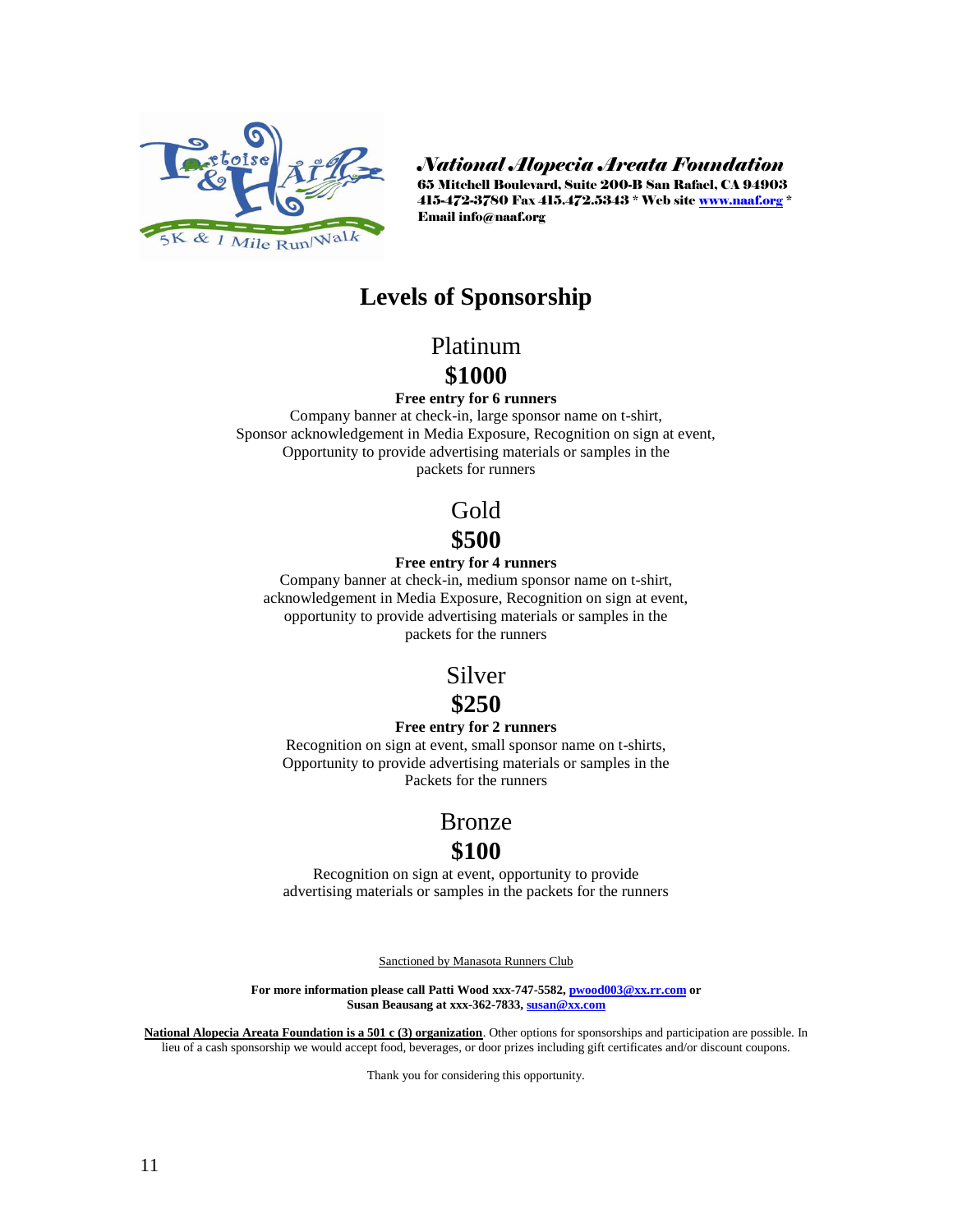

# **Sponsor Form**

Saturday, April 1st, 2015 Sanctioned by the Manasota Track Club

Thank you for supporting research for the National Alopecia Areata Foundation. Please check the level of giving and return this form to Patti Wood. All checks and forms must be received by **February 17th** due to the print schedule. Any donations made after this date may be only recognized at the event.

|                          | Platinum $$1000 \& \text{up}$ |                                            |
|--------------------------|-------------------------------|--------------------------------------------|
| <u>and the state</u>     | Gold \$500 & up               |                                            |
|                          | Silver $$250 \& up$           |                                            |
| $\overline{\phantom{a}}$ | Bronze \$100 & up             |                                            |
|                          | <b>IN KIND</b>                |                                            |
|                          | <b>Your Name</b>              |                                            |
|                          |                               | (Name as you want to appear for publicity) |
|                          |                               |                                            |
|                          |                               |                                            |
|                          |                               |                                            |
|                          |                               |                                            |
|                          |                               |                                            |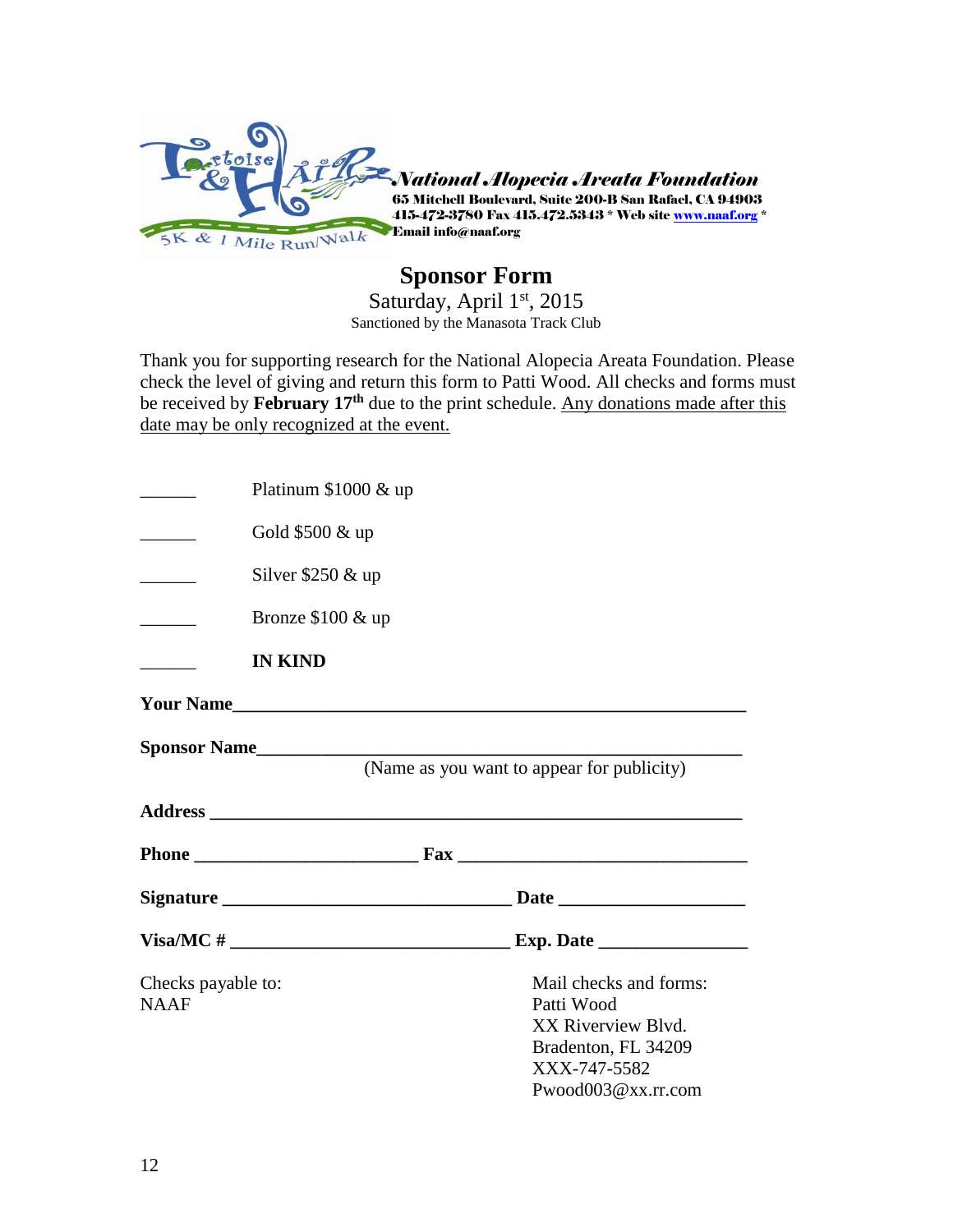

*National Alopecia Areata Foundation*

65 Mitchell Boulevard, Suite 200-B San Rafael, CA 94903 415-472-3780 Fax 415.472.5343 \* Web site <u>www.naaf.org</u> \* Email info@naaf.org

# **Registration Tortoise & Hair™ 5K Run/ 1 MILE Walk**

| Last Name                                                                                                                                                                                                                                                                                                                                                                                                                                                                                                                                                                                                                                                                                          |                                                                             | <b>First Name</b> |       |                                   |  |
|----------------------------------------------------------------------------------------------------------------------------------------------------------------------------------------------------------------------------------------------------------------------------------------------------------------------------------------------------------------------------------------------------------------------------------------------------------------------------------------------------------------------------------------------------------------------------------------------------------------------------------------------------------------------------------------------------|-----------------------------------------------------------------------------|-------------------|-------|-----------------------------------|--|
| Address                                                                                                                                                                                                                                                                                                                                                                                                                                                                                                                                                                                                                                                                                            |                                                                             | City/State/Zip    |       |                                   |  |
|                                                                                                                                                                                                                                                                                                                                                                                                                                                                                                                                                                                                                                                                                                    |                                                                             |                   |       |                                   |  |
| Home Phone                                                                                                                                                                                                                                                                                                                                                                                                                                                                                                                                                                                                                                                                                         | Work Phone                                                                  |                   | Email |                                   |  |
| SIGN ME UP!                                                                                                                                                                                                                                                                                                                                                                                                                                                                                                                                                                                                                                                                                        |                                                                             |                   |       |                                   |  |
| I'm registering as a runner/walker<br>$\Box$                                                                                                                                                                                                                                                                                                                                                                                                                                                                                                                                                                                                                                                       |                                                                             |                   |       |                                   |  |
| $\Box$ I will walk as an individual                                                                                                                                                                                                                                                                                                                                                                                                                                                                                                                                                                                                                                                                |                                                                             |                   |       |                                   |  |
| □ I will walk as part of a team—Team Name                                                                                                                                                                                                                                                                                                                                                                                                                                                                                                                                                                                                                                                          |                                                                             |                   |       |                                   |  |
| I'd like to volunteer (all are welcome, open to runners/walkers & friends)<br>П                                                                                                                                                                                                                                                                                                                                                                                                                                                                                                                                                                                                                    |                                                                             |                   |       |                                   |  |
| □ I also would like to make a contribution of \$                                                                                                                                                                                                                                                                                                                                                                                                                                                                                                                                                                                                                                                   |                                                                             |                   |       |                                   |  |
| <b>REGISTRATION FEE</b>                                                                                                                                                                                                                                                                                                                                                                                                                                                                                                                                                                                                                                                                            |                                                                             |                   |       |                                   |  |
| $\square$ \$15                                                                                                                                                                                                                                                                                                                                                                                                                                                                                                                                                                                                                                                                                     |                                                                             |                   |       |                                   |  |
| $\square$ \$25 (includes a t-shirt, size (circle one): L / XL / XXL                                                                                                                                                                                                                                                                                                                                                                                                                                                                                                                                                                                                                                |                                                                             |                   |       |                                   |  |
| $\Box$ \$125 (includes a t-shirt and a bald boogie print, mailed directly from the Foundation)                                                                                                                                                                                                                                                                                                                                                                                                                                                                                                                                                                                                     |                                                                             |                   |       |                                   |  |
| $\Box$ I also would like to make an additional contribution of \$                                                                                                                                                                                                                                                                                                                                                                                                                                                                                                                                                                                                                                  |                                                                             |                   |       |                                   |  |
| $\Box$ My employer will match my donation.<br><b>Method of Payment:</b>                                                                                                                                                                                                                                                                                                                                                                                                                                                                                                                                                                                                                            | $\Box$ My check for \$_____ payable to NAAF is enclosed.                    |                   |       |                                   |  |
|                                                                                                                                                                                                                                                                                                                                                                                                                                                                                                                                                                                                                                                                                                    | $\Box$ Please bill my: $\Box$ Visa or $\Box$ Mastercard in the amount of \$ |                   |       |                                   |  |
|                                                                                                                                                                                                                                                                                                                                                                                                                                                                                                                                                                                                                                                                                                    |                                                                             |                   |       |                                   |  |
| $\frac{1}{2}$ , $\frac{1}{2}$ , $\frac{1}{2}$ , $\frac{1}{2}$ , $\frac{1}{2}$ , $\frac{1}{2}$ , $\frac{1}{2}$ , $\frac{1}{2}$ , $\frac{1}{2}$ , $\frac{1}{2}$ , $\frac{1}{2}$ , $\frac{1}{2}$ , $\frac{1}{2}$ , $\frac{1}{2}$ , $\frac{1}{2}$ , $\frac{1}{2}$ , $\frac{1}{2}$ , $\frac{1}{2}$ , $\frac{1$<br><b>Account Number</b>                                                                                                                                                                                                                                                                                                                                                                 |                                                                             |                   |       | $\overline{Exp}$ . Date Signature |  |
| For all participants, please read this carefully:                                                                                                                                                                                                                                                                                                                                                                                                                                                                                                                                                                                                                                                  |                                                                             |                   |       |                                   |  |
| <b>Waiver and Release</b>                                                                                                                                                                                                                                                                                                                                                                                                                                                                                                                                                                                                                                                                          |                                                                             |                   |       |                                   |  |
| In consideration of the opportunity to participate in this event, on behalf of myself or a minor or other person for whom I am legally<br>responsible, I hereby acknowledge and assume any and all risks associated with my participation. Further, on behalf of myself or a<br>minor or other person for whom I am legally responsible, I herby waive any claims and release the event's sponsors, officials, their<br>officers, directors, representatives, employees and/or agents from any liability for any injuries, damages, losses, or expenses that may<br>be caused by or arise from my participation in the event or that of a minor or other person for whom I am legally responsible. |                                                                             |                   |       |                                   |  |
| Photography<br>In consideration of the opportunity to participate in this event, on behalf of myself or a minor or other person from whom I am legally<br>responsible, I hereby grant permission to the event's sponsors, official, their officers, directors, representatives, employees, and/or<br>agents to use, reproduce, publish, or distribute, in any form of media, for the purpose of promoting or publicizing this event or similar<br>future events, any films, video or audio recordings, or photographs containing my likeness or speech or that of a minor or other person<br>for whom I am legally responsible without further approval from me.                                   |                                                                             |                   |       |                                   |  |
| Signature (Parent of guardian's signature if under 18)                                                                                                                                                                                                                                                                                                                                                                                                                                                                                                                                                                                                                                             |                                                                             | Date              |       |                                   |  |

**Thank you for your participation. Please return this form and registration fee to your Tortoise & Hair™ Chair**